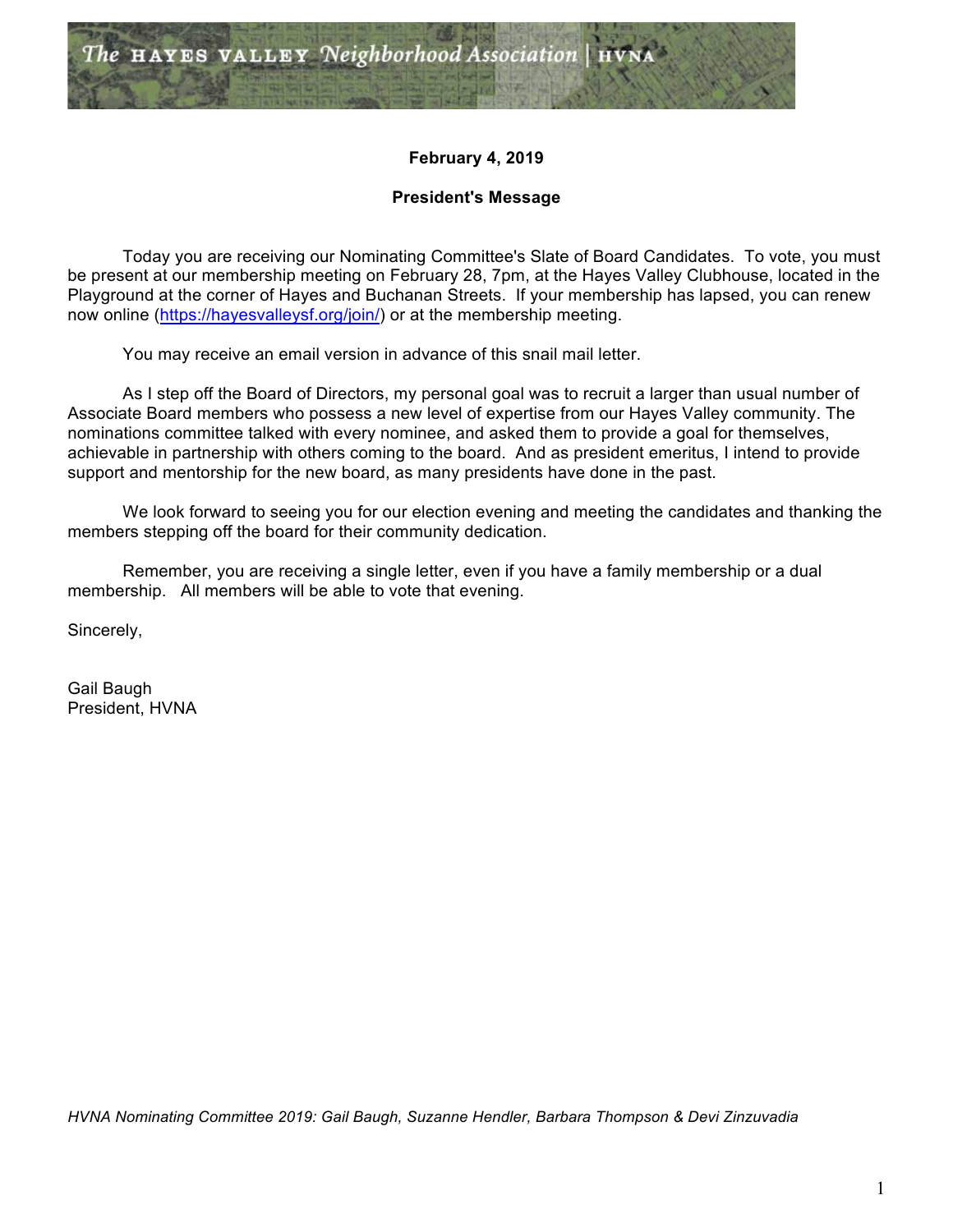

## **February 5, 2019**

The Hayes Valley Neighborhood Association Nominating Committee is pleased to announce The **2019 Board of Directors** slate of candidates

## **OFFICERS (ONE-YEAR TERMS):**

#### **President: Craig Hamburg**

Hayes Valley has come a long way since the Central Freeway was removed and Octavia Blvd opened in 2005. HVNA's role in the neighborhood's revitalization cannot be ignored. Being actively involved on the HVNA Board has been a rewarding opportunity, allowing me to contribute to our local market rate / affordable housing stock, streetscape, neighborhood-serving retail, arts, culture, community events, public safety and homelessness response. However, a lot of work remains. I'm excited to expand my leadership role along with an aligned, energetic and evolving Board to build upon the HVNA legacy. My goal as President: to increase community via inclusion, communication, merchant involvement, family-friendly events and effective transit & housing planning. In addition, I'd like to further develop the Board's event planning and succession efforts.

### **Vice President: Brian Goldstein**

Brian Goldstein is a longtime Hayes Valley resident and previous HVNA Board Member. He is currently the Director of Policy and Development with the Center on Juvenile and Criminal Justice in San Francisco. This coming year, Brian hopes to highlight the lived experience of our homeless neighbors in Hayes Valley and collaborate with others to develop thoughtful solutions to address this important issue.

#### **Treasurer: Dena Emmerson**

Dena Emmerson has been a HVNA Associate Board Member for one year. During that time, she has been involved with putting on events in Hayes Valley, especially at Hayes Valley Art Works. A researcher by day, she hopes to bring her love of spreadsheets to HVNA as Treasurer this year. GOAL: to organize and bring transparency to finances, and improve internal communications.

#### **Recording Secretary: Jennifer Laska**

Jennifer moved to San Francisco with her husband, Joe, in 2016. They quickly fell in love with Hayes Valley's abundant performing arts venues and lively restaurant scene. Knowing they'd finally found their ideal home, they bought and renovated an historic house in Hayes Valley where they intend to live for years to come. Jennifer's career in sales has spanned several industries including event planning in the entertainment industry and sales at medical companies. She currently leads a sales team for a start-up bio-tech company. Mid-career, Jennifer attended pastry school to indulge her love of baking. This sparked her entrepreneurial spirit, leading her to run her own dessert company for five years. The business has closed, but her love of baking continues. Jennifer is looking forward to getting more involved in the Hayes Valley community. Her goal and particular focus: keeping Hayes Valley a clean and safe neighborhood where commerce can flourish.

#### **Corresponding Secretary: Barbara Early**

Barbara is a 30 year resident of San Francisco and relocated to Hayes Valley four years ago. She has served as HVNA Recording Secretary for the past year. Barbara previously served as a board secretary of a community organization in another neighborhood, volunteered at the Board of Supervisors, and other community and volunteer efforts involving the arts. She has worked in arts administration at SFMOMA and theaters in San Francisco, as well as working in commercial and residential real estate. She is currently volunteer site manager at Hayes Valley Art Works, a community creation space featuring an art gallery and garden, on Octavia Boulevard and Oak Streets. Her goal is to support Hayes Valley's arts community and connect members and neighbors to develop a stronger sense of community around arts activities in the neighborhood. GOAL: Barbara would like to further develop community engagement through arts activities, particularly at Hayes Valley Art Works; she would also like to work on greater transparency on board committee meetings and work, and expand involvement with and outreach to new membership.

#### **Membership Secretary: Bob Barnwell**

Bob has lived in Hayes Valley for more than 12 years, and has been Membership Secretary for the last eight years. During that time, HVNA has increased membership in every year. There are now more than 300 active members; these include nearly 90 Business Members, and a number of Nonprofit members. Six years ago Membership established the Spring and Fall Renewal Campaigns, to encourage members to continue their involvement in HVNA,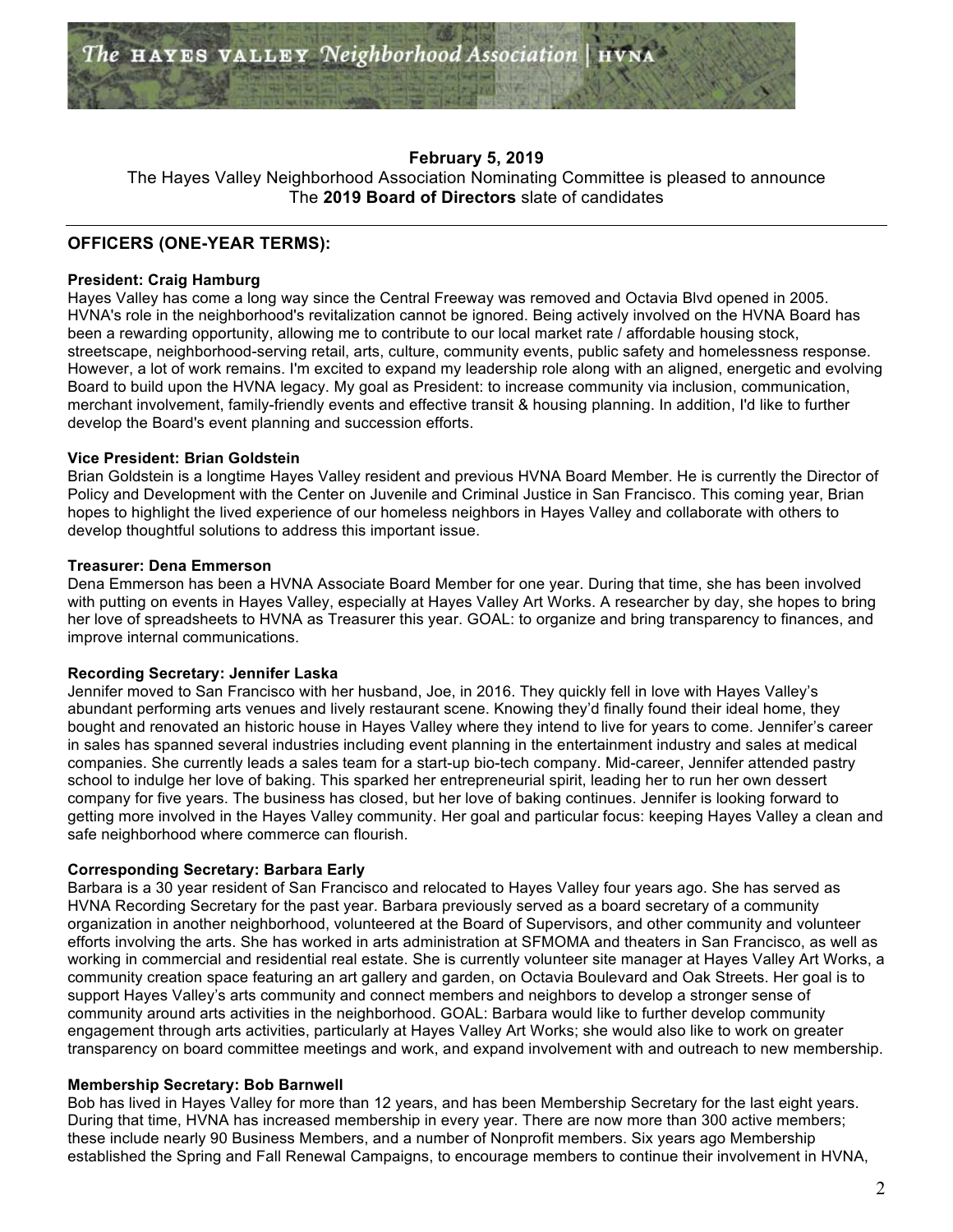and is now looking at other ways and systems to provide opportunities for people to join HVNA. Successful membership campaigns have allowed HVNA to use dues to support many local and community groups. We look forward to increasing our support of more nonprofit groups with new members in HVNA from all the new people moving into Hayes Valley. Membership will be expanding outreach to the community to involve more people; this means more HVNA information tables at Hayes Valley's many community events. Bob's goal for 2019: to work with the Merchants Association to retain more of the Business and Nonprofit members in HVNA.

# **MEMBERS-AT-LARGE (TWO-YEAR TERMS)**

## **Nico Bremond**

Nico Bremond is a grassroots community advocate, based in the Western Addition. He began his community work with Collective Impact and the Ella Hill Hutch Community Center in 2014 while attending the University of San Francisco and pursuing a bachelor's degree in Sociology and African American Studies. Graduating that summer, Collective Impact hired him to become program coordinator for the Magic Zone/Mo Magic Teen Program, where students 13-19 could focus on developing leadership skills, work readiness techniques, performing arts expression while also improving literacy proficiency. After 5 years with C.I., Nico has mentored and supported over 150 teen and middle school clients. He has also traveled with Director of the SF Human Rights Commission, Sheryl Davis, presenting programs and initiatives that C.I. has innovated and fostered to educators and community advocates nationally. He is on the Board of Directors for Up on Top, another afterschool program based in the Tenderloin.

### **Jason Henderson**

Jason is professor of Geography at San Francisco State University where he teaches about transportation and land use. A returning board member, he chairs HVNA's Transportation and Planning Committee and serves as the vice president of the Market/Octavia Community Advisory Committee (CAC), which advises the city on how to invest developer impact fees in the Market/Octavia Plan area. Top issues are affordable housing and MUNI.

# **MEMBERS-AT-LARGE (COMPLETING YEAR TWO, NOT PART OF NOMINATIONS SLATE)**

#### **Michelle H.**

Michelle is Managing Partner at RedBridge - a web design and development agency that has established partnerships with some of the top technology companies and nonprofit organizations in the Bay Area and Silicon Valley. Michelle takes her commitment to community volunteer work seriously. In her current role as HVNA communications chair, she oversees our web presence and works with the board, committee chairs, and community leaders to keep our membership and community informed of key issues and events. Working and living in Hayes Valley has enabled her to witness the many changes this neighborhood has undergone in recent years; she is a proponent of staying engaged on the issues that matter. Michelle's goal is to increase awareness of HVNA's role and efforts in the neighborhood to effectuate greater membership and volunteer engagement.

#### **Lloyd Silverstein**

I am a third-generation San Franciscan, (as is my wife, Cynthia), and we raised our two adult children here as well. My family has operated optical stores in the City since 1906. Our current location on Linden Alley is just a few blocks from our first location on Fillmore Street. I have served on other Merchants Associations (including the Union Square Business Improvement District), and find it very rewarding to get involved and give back to our community that has given so much to us. Since the removal of the Central Freeway, Hayes Valley has gone through some profound changes, most for the good. As a board member of HVNA, I take my role as a steward of our community very seriously. My goal for the coming year is to make our Merchants Association a more vital part of our community.

#### **Barbara Ann Thompson**

Concerned citizen of San Francisco, CA and this wonderful country and a resident of Hayes Valley for more than 55 years, I am an active and community-oriented woman whose activities include: serving as a member of the San Francisco Fire Department's NERT (Neighborhood Emergency Response Team); two years as a member of the San Francisco Police Department's ALERT (Auxiliary Law Enforcement Response Team); working as a community activist with the SF Human Rights Commission. Currently, I am working with S.F.'s Planning Department on design improvements for the Civic Center's public spaces. I am also an active member of the African American Art & Culture Complex; a community activist/advocate for the Freedom West Homes Co-op; and a coordinator with the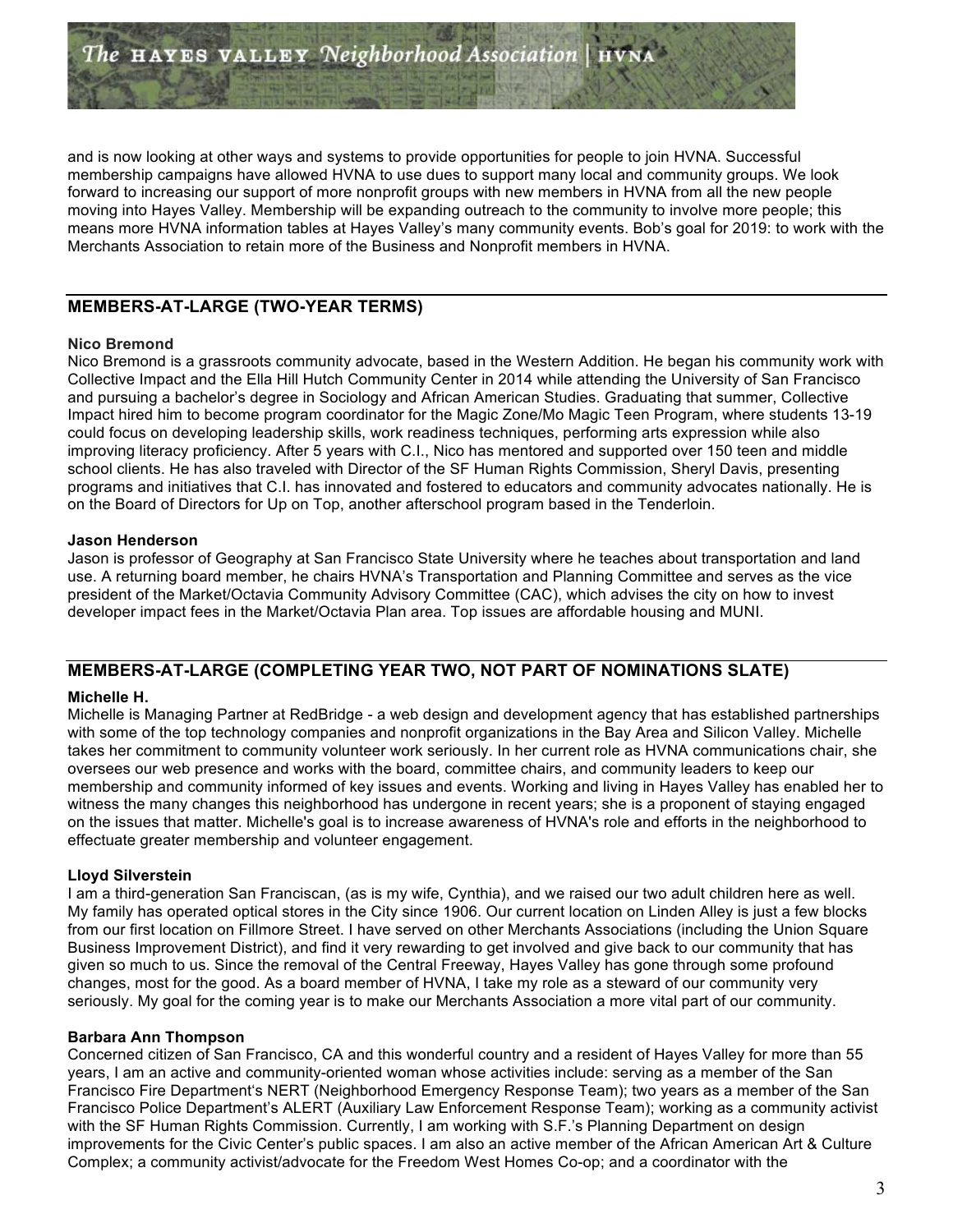Neighborhood Baptist Church Healthy Cooking class, working with families on how to make healthy meals at a low cost. This Church has been a pillar for the community for more than 72 years. I have been named National Volunteer of the Year; worked with the American Heart Association; and was employed for 31 years at the University of California San Francisco, School of Pharmacy (retired), where I was co-founder of the Martin Luther King Jr. Commemoration Committee. My goals include: Planning and implementing events for our community to successfully utilize Buchanan Mall. I also aspire to serve as an ambassador for event nights with our community and the professional sports, performing arts and lectures in the area, including those involving the Giants, Warriors, Davies Symphony Hall, the Nourse Theater, and others. I have a giving spirit, and I am looking forward to the opportunity to serve HVNA.

# **ELECTED ASSOCIATE MEMBERS (ONE-YEAR TERMS, NON-VOTING BOARD MEMBERS)**

Additionally, the Hayes Valley Neighborhood Association recognizes active members of the association who participate as non-voting but essential board members. Like voting board members, they must live or work in Hayes Valley. They serve one year terms. They are a part of the nominations slate.

 $\_$  ,  $\_$  ,  $\_$  ,  $\_$  ,  $\_$  ,  $\_$  ,  $\_$  ,  $\_$  ,  $\_$  ,  $\_$  ,  $\_$  ,  $\_$  ,  $\_$  ,  $\_$  ,  $\_$  ,  $\_$  ,  $\_$  ,  $\_$  ,  $\_$  ,  $\_$  ,  $\_$  ,  $\_$  ,  $\_$  ,  $\_$  ,  $\_$  ,  $\_$  ,  $\_$  ,  $\_$  ,  $\_$  ,  $\_$  ,  $\_$  ,  $\_$  ,  $\_$  ,  $\_$  ,  $\_$  ,  $\_$  ,  $\_$  ,

### **Mayra Alfaro Martinez**

\_

I am a San Francisco native and a resident of Hayes Valley. My parents emigrated here from Mexico 36 years ago and I am very passionate about the immigrant community. I am currently the Family Services Coordinator for the Salvation Army Divisional Headquarters here in San Francisco. I track our monthly gift-in-kind reports and keep stats of our community activity from our three caseworkers serving the San Francisco low-income community. I am responsible for planning and executing our Annual Back to School and Christmas giveaways, which are one of the top three largest giveaway events here in SF. I am outgoing and love investing back into the community. I have been a longtime volunteer for an organization called Young Life serving as a mentor for SF high school students. I grew up playing sports and have such a passion for it. My leadership, teamwork attitude and competitive drive from my many years of playing sports shine in my daily work. It would be an honor to join the Board of Directors and give a fresh new perspective. GOAL: Bridge the gap for marginalized communities and help be the stepping stone for more participation from them, which will lead to opportunities for them.

#### **Michael Arulgnanendran**

I moved to SF in 2004, into Hayes Valley across from the Jazz Center before it was the Jazz Center. I enjoyed living in a city for the first time and joined communities focused around my interests at the time – running and motorcycling. I moved back in 2017, again into Hayes Valley across from the Jazz Center. Luckily, this time I found the time to engage more in the community. I run with West Valley Track Club, and am also part of Bicis del Pueblo (through PODER!), rebuilding bicycles in the Excelsior community with kids, and a regular attendee of HVNA meetings. I enjoy actively engaging with the local communities of SF and have a keen interest in areas like greater community engagement and youth/young adult programs. GOAL: I'd like to reach more Hayes Valley residents and learn what community features would benefit them. And, let them know HVNA is a forum to share those features and possibly effect change. HVNA and other orgs are the building blocks of "government" and need much greater engagement to serve everyone well.

#### **Wilma Batiste**

Wilma Batiste is a longtime member and trustee of the Neighborhood Baptist Church in Hayes Valley. She is recognized and serving on SF, state and national organizations that support our local community for better health. Wilma brings her exceptional network of resources, while presently serving as Neighborhood Baptist Church's Health Ministry Coordinator/Leader, facilitating many health events and activities in this capacity. She is currently member of San Francisco Foundation Leadership Council and a member of the San Francisco Interfaith Council Executive Board. She also serves as the Administrator for two Grants (Culture of Health and Tobacco Free Project) for the San Francisco Department of Public Health (DPH) San Francisco African American Faith Based Coalition and a new member of (NIH) All of Us IRB. GOAL: To create a succession plan for HVNA and Neighborhood Baptist Church to continue to work together for the benefit of needy neighbors in Hayes Valley.

#### **Matea Fish**

Matea Fish is the Director of Gallery Wendi Norris. From its global headquarters in the Hayes Valley neighborhood of San Francisco, Gallery Wendi Norris represents Modern and Contemporary artists working in a variety of media around the world. Fish has been with the gallery for over four years, and directs all of its key operations, working closely with artists, clients, museum curators and strategic partners. At the gallery, Fish's goal is to connect artists and artworks with audiences near and far, and champion the impact of contemporary art within our communities in a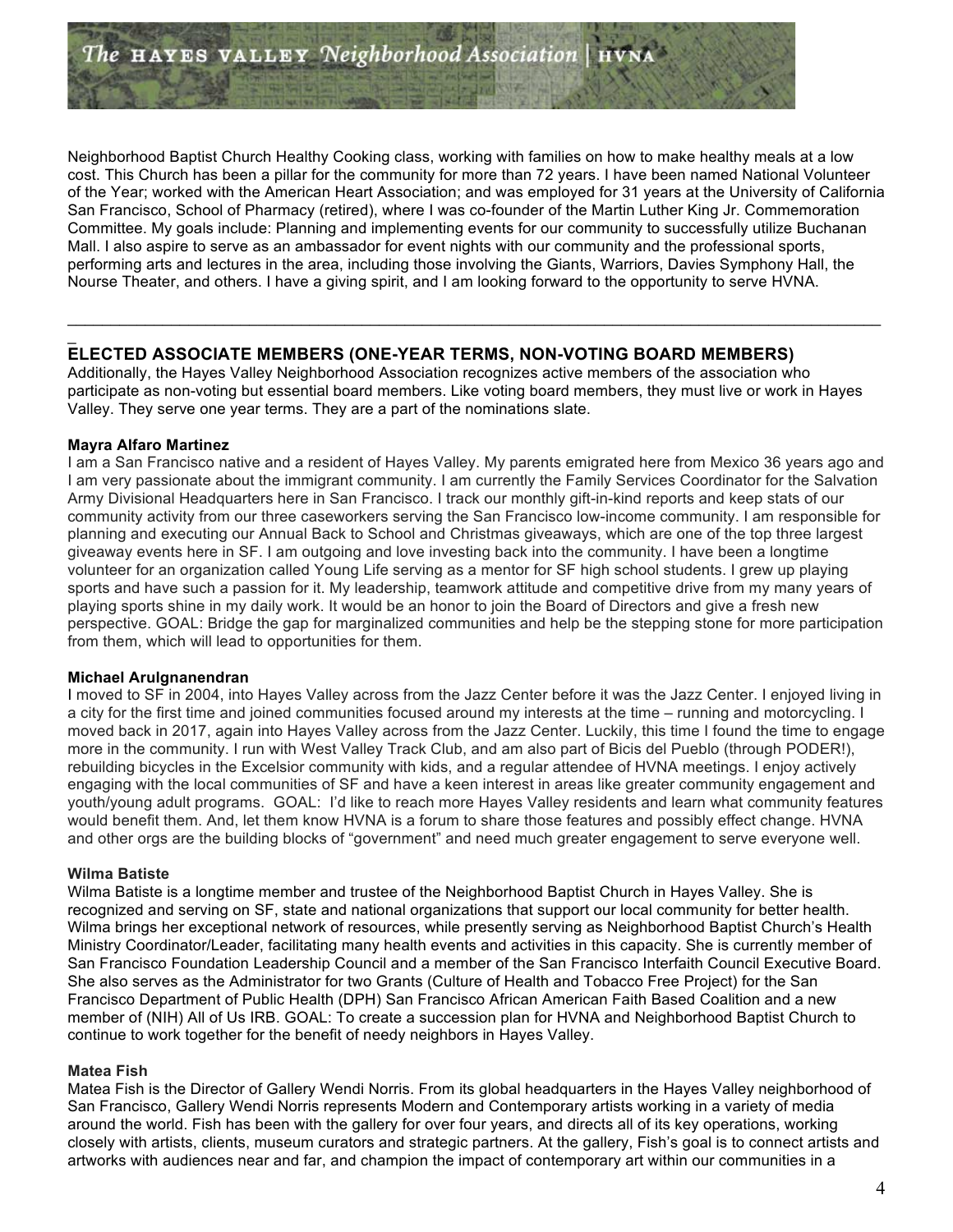rapidly evolving and globalizing society. Fish has overseen seven-figure public artworks, working with city officials, developers, architects, and artists to realize indelible and unique installations in San Francisco and other cities around the world. Fish has a bachelor's degree in Art History and Arts Management from the University of San Francisco, graduating with the highest honors. GOAL: I'd like to work with the HVNA art teams and committees to leverage my network, resources and expertise to realize positive growth in the neighborhood's art programming (including refining this into a more specific and quantitative goal that I can act on). What are the missions and goals of the art programming in general? How can we work together to the develop the program to engage more people, actively reflect the interests of the community, and serve the HVNA's larger initiatives of creating a more equitable, healthy, and community-oriented neighborhood?

### **Varnett Oates**

Please allow me to introduce myself. My name is Varnett Oates; I received my education here in the San Francisco Bay Area. I am a proud parent to my fantastic daughter Trina and the grandmother to my awesome granddaughter Tristyn. My mother Justine Eddins parted with this earth January 19, 2018, making me the matriarch of a now threegeneration family. I have been a part of this Hayes Valley neighborhood for some 49 years being a property owner and a proud active member of the Neighborhood Baptist Church under the leadership of Pastor Lane Hawkins. Since being a member of the Neighborhood Baptist Church family I now have a leadership role in the capacity as Chairperson of our Trustee Board. My goal is to better merge the neighborhood with our church so all can take advantage of our Health Ministry and our professional cooking classes.

#### **John Porter**

Fr John Porter is an Associate Priest at the Episcopal Church of the Advent of Christ the King, in Hayes Valley (Fell St, bet. Gough & Franklin). He has been a resident of Hayes Valley since 1998 and a member of HVNA for 2+ years. Born, reared, and educated in the Bay Area, he was a member of the (Episcopal) Society of Saint Francis--the Franciscan brothers on Dolores Street--- for nearly twenty years, involved in community urban ministry and working with the homeless. Among other things, Fr Porter is continues to participate in his parish community's neighborhood outreach and its communication programs. GOAL: I would like to continue to participate in the HVNA outreach to those without shelter in our neighborhood; I also would like to assist in improving the tools of communication we have to reach our neighbors.

## **Andrew Seigner**

My name is Andrew Seigner. I'm a lifelong resident of California, twenty years in the bay, and the past three in Hayes Valley, where I'm on the HOA board of 400 Grove. I'm lucky to own a home in Hayes Valley, in a city that needs more equitable housing. I'm passionate about urban planning, particularly as it relates to a pedestrian and bike-friendly environment, to get more people into our parks, shops, and restaurants. I'm also passionate about social justice. My primary goal in my first year as a board member would be to help modernize HVNA's online communications and member management. My background working in technology for fifteen years should enable me to ramp up quickly and work efficiently in this area. Hayes Valley feels more "neighborhood-like" than anywhere I've lived, and I'm excited to increase participation.

## **Wilfred Selvaraj**

Wilfred Selvaraj has been involved in community engagement over a span of 30 years. Identifying the diverse needs of the community, and mobilizing people and resources to achieve this purpose, has been his passion. Wilfred's goal for the coming year is to make our Merchants Association a more vital part of our community.

#### **Taryn Shappell**

Taryn has lived in Hayes Valley for 10 years and is raising three kids with her husband, Jarrod. She has worked hard to organize events and community for other families in the neighborhood through events, playdates, and a dedicated HV Families Facebook group. GOAL: This year, I hope to make greater strides in supporting neighborhood families with increased connections & opportunities for fun.

## **Harrison Shih**

Harrison is a three-year resident of Hayes Valley. He has spent the last eight years in various leadership roles at fastgrowing tech companies, with a recent focus on autonomous robotics and its applications to cities and homes. Harrison's goal is to help facilitate a better neighborhood for everyone in Hayes Valley, whether from cleaner streets to more open space and parks. Some of these challenges can be solved with better technology, from smarter trash cans, to better ways to connect local merchants with their neighbors. Another goal: help to develop Patricia's Green in a